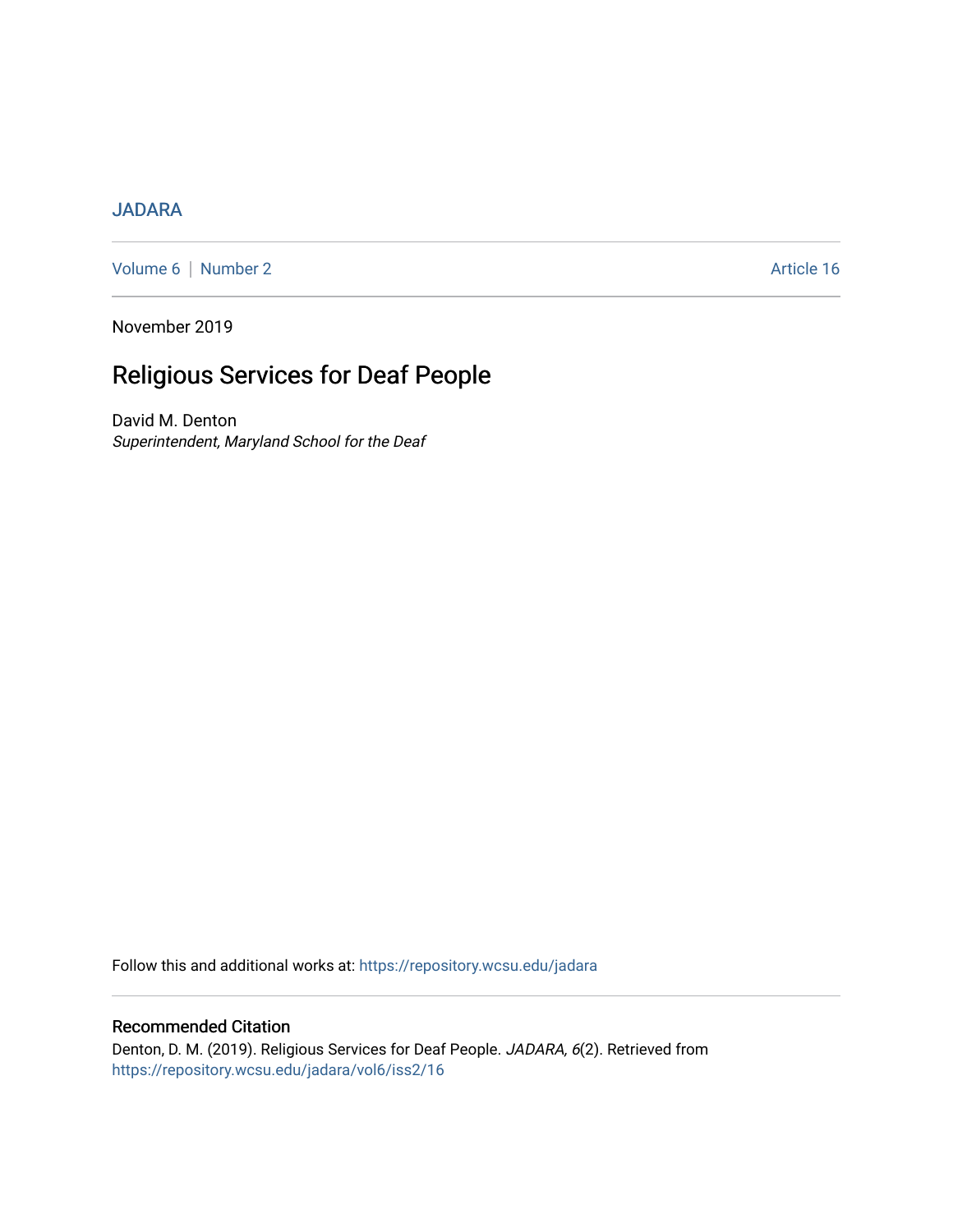## By DAVID M. DENTON, Superintendent, Maryland School for the Deaf

It seems strange that I, an educator, am standing before this audience presenting a paper on religion. No doubt it seems equally strange to you. Indeed, perhaps my only qualification is the fact that I am concerned; or could it be that I was selected for this task by some one who was trying to tell me that the involvement necessary in the preparation of a paper such as this, might be good for my own soul.

All kidding aside, I am deeply concerned about an area which I consider to be the most neglected area in the lives of so many of our deaf citizens, including both children and adults. Sometimes it seems that we, as professional people, become so engrossed in the other dimensions of a deaf person's existence, that religious or spiritual development is given extremely low priority or is completely forgotten. More, not less effort is required in meeting the spiritual needs of deaf children and adults than is true of hearing people. This relates, of course, to the problem of communication. Those basic, but oh so important spiritual, moral and religious concepts and principles must be introduced early into the life of a deaf child, and this, of course, must be done in a way that is understandable and usable by the child himself. Basic to this, of course, is the obvious fact that the family must be made able to provide a personal, spiritual involvement for the deaf member of the family. Perhaps this should become a part of rehabilitation counseling and certainly it should become a part of parent counseling while the child is still young.

Before going further, let me identify for you what I consider to be three major problem areas in existing religious programs and services for deaf people. These problem areas involve what we could term  $-$  QUANTITY, QUALITY, STYLE.

The first 'and most obvious deals with the number of religious programs available for deaf people. The problem is that far too few churches, on a National, regional or local level provide a program of religious involvement for deaf persons. The need, of course, is for a new level of sensitivity and responsiveness on the part of organized religious groups to embrace fully and

1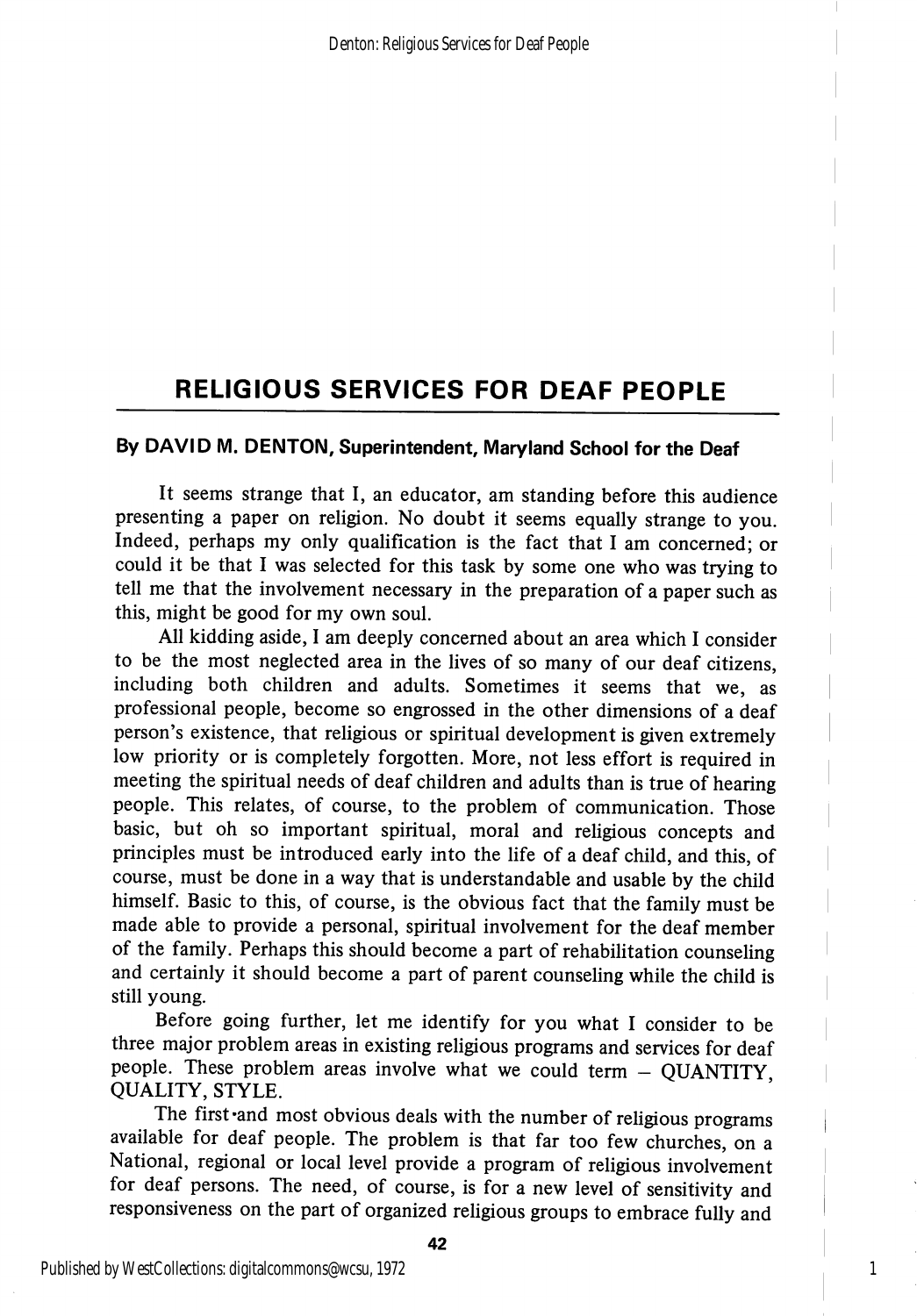fully involve deaf persons as active, responsible members of the church congregation.

The second deals with the quality of many existing religious services for the deaf. Too many of them still continue to institutionalize deaf worshippers by separating them into a special group, in a separate part of the church, or by providing opportunities for participation in only part of the total worship experience. Far too frequently, the membership of a local church is aware only of the physical presence of deaf persons, but there is little or no social or spiritual interaction. It is almost as if the deaf persons were considered non-persons. Perhaps we need to be jolted into a realization that deaf people not only have something to get from the worship experience, but they also have much to give.

Number three deals with the style or pattern of typical church programs for the deaf. They tend to be somewhat stereotyped and they seem to follow the pattern of passive or spectator type participation, rather than personal invovement. Some one interpreting a sermon is much better than nothing, but it certainly is not adequate to bring the deaf members into full spiritual fellowship. Another characteristic of traditional programs is that they tend to lack continuity. The church must minister to deaf persons of all ages, from nursery school onward. Whatever a church provides its regular membership, should also be made fully available and usable by the deaf.

The above statements have been made, not as criticism of those who give so much to the spiritual ministry of deaf people. They are mentioned instead to help focus attention upon the many, many wonderful deaf citizens who are not realizing spiritual fulfillment. WE CANNOT IGNORE THEM.

"Whosoever drinketh of the water that I shall give him shall never thirst; but the water that I shall give him shall be in him a well of water springing up into everlasting life." John 4:14.

About ninety miles south of Tokyo, Japan, is a camp operated by a church organization. On the camp grounds is a spring of cool, clear water encircled by rocks, so that it bubbles up like a drinking fountain. At the spring is a plaque and on the plaque are the words in the verse which I just quoted to you. The words are inscribed in both English and Japanese.

After the camp season was over one year, the newspapers in Tokyo carried the shocking headline that the bodies of a young couple had been found at the spring. They were from rather wealthy families and had been missing for several days and many people had been searching for them. It seems that this young couple had been forbidden to marry and, as had been feared, they committed suicide. Notes to families and friends left by this young couple carried these words "We have wandered many miles together. Here we end our lives together. We drank from the crystal spring nearby. We could not understand the meaning of the words at that spring. Perhaps if we could, we would have known how to go on living." In a very poignant way this story points up the tragic need for bringing spiritual meaning into the

https://repository.wcsu.edu/jadara/vol6/iss2/16

43

2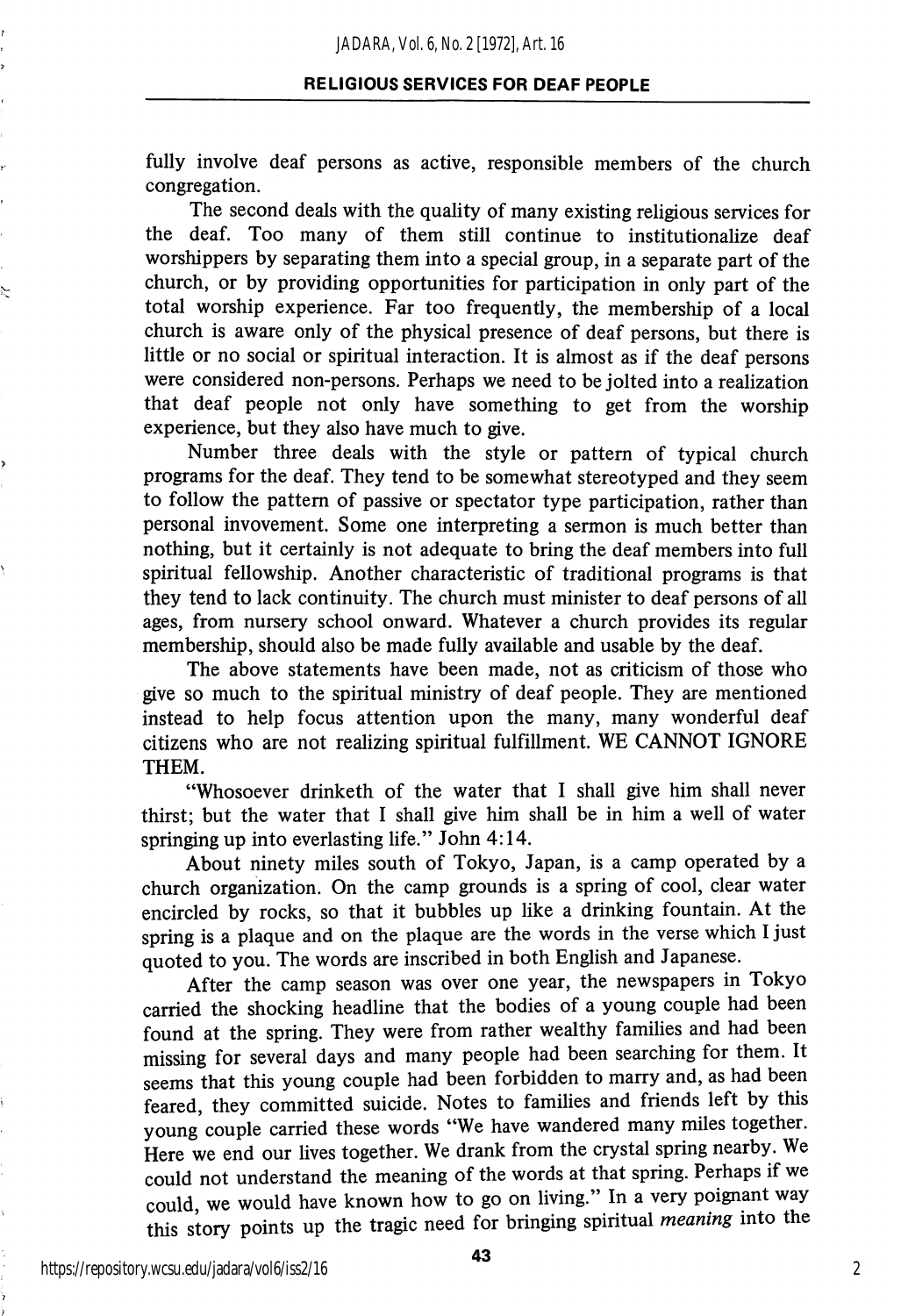reach of deaf persons and not just words. To consider the concept of rehabilitation without considering man's spiritual dimension, is to deny one of the fundamental truths of human existence. How can we remain , so indifferent? If asked what my biggest concern for the future was, I would have to answer that it involves the growing insensitivity to the need for nurturing our children's spiritual lives, and the seeming unwillingness of our social institutions to provide our children with a set of moral, spiritual values sufficient to sustain them during times of personal crises, and sufficient to prepare them for lives of responsible service to other people. I am not talking about the doctrinal nor theological aspects of religion, but rather with the recognition that deaf people do have souls. It seems that there is a tendency on the part of adults to timidly retreat from these areas of responsibility, or to simply ignore the fact that children must develop as total persons and that the spiritual and moral dimensions cannot be overlooked. It is a fundamental reality that man reaches out when all else fails and searches for a source of strength which transcends material existence. Man has a spiritual life!  $-$  Do we really care? As some one recently pointed out, it seems almost paradoxical that in this era when we are so concerned about ecology and the indignities rendered our environment, that we can be so insensitive, so dulled, to the needs of the spirit. Should we not be worried also about the pollution of our spiritual, moral environment?

There is a story about a spider which built his web in a bam. Before undertaking the job of building a web, he first of all selected a place that would give him a commanding view of the whole bam ... a place where he could be above the comings and goings of a common existence and a place from which he could see the flies which would be caught in his web and which would provide him with nourishment. He began high up among the rafters where he started to spin a long thin thread and attached the end of it to one of the beams. Then he jumped off, not in the least afraid, for although the thread was very thin, he knew it was strong enough to bear his weight and that the beam to which it was attached, was very, very strong. Spinning out more thread, he continued to descend. When he reached the spot where the center of the web was to be, he sent out other threads like the spokes of a wheel, fixing them to the walls and other suitable places. Next, beginning at the center of the web, he spun another thread in a spiral fashion, round and round, the circles becoming bigger as he went. Very carefully he fastened this thread at each point where it crossed the spokes. By this time, he had the necessary framework of the right size and shape, but the job was not yet finished. He began again at the outside with a different kind of thread ... a sticky thread this time, going round and round in smaller and smaller circles until he reached the center. Then the web was complete and he was very proud of it. The web caught many flies and the spider had an abundance of food. He soon began to grow fat and was very, very pleased with himself. One day, as he was admiring his beautiful web, he saw the long thin thread stretching upward to the roof. "I wonder what

3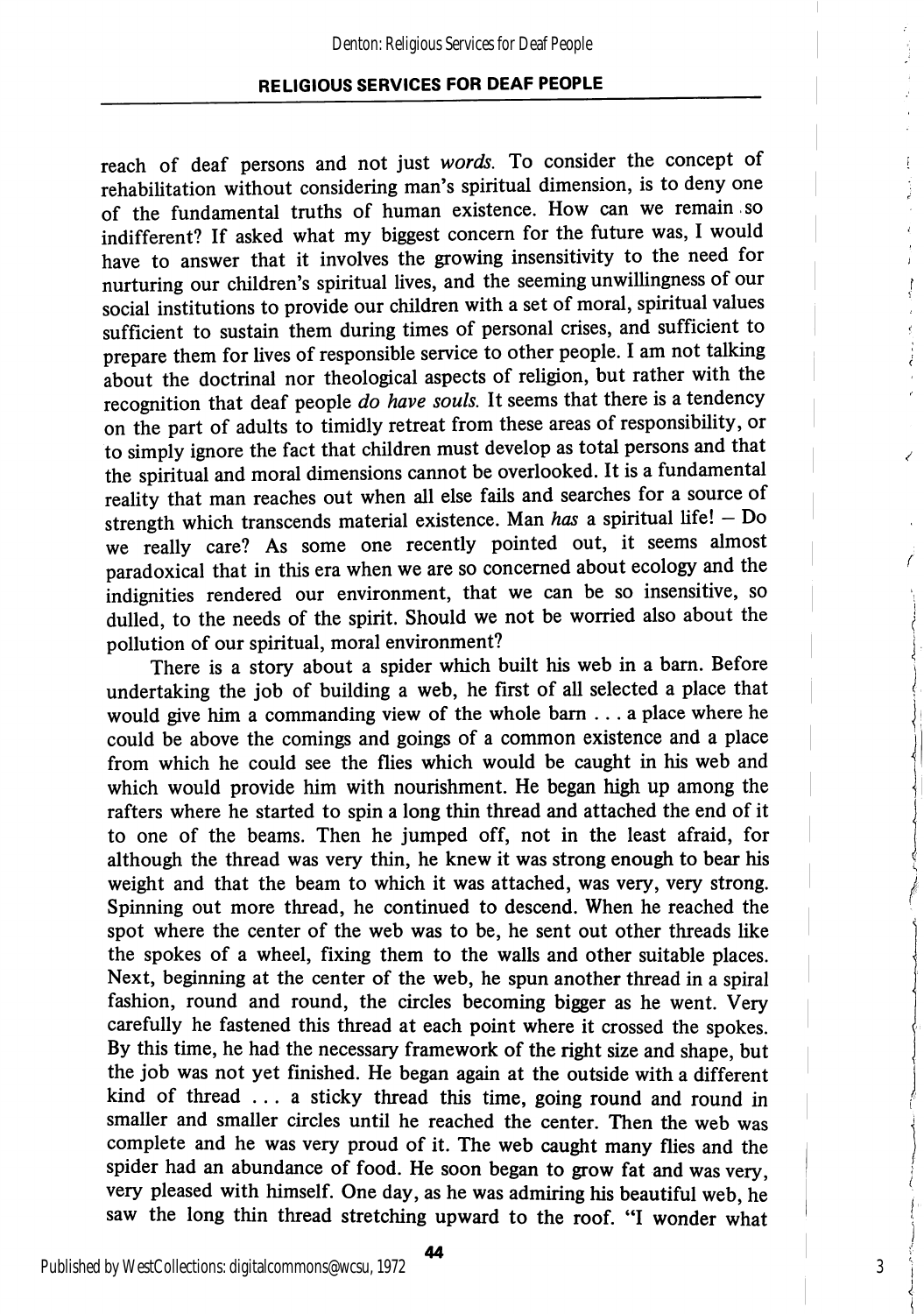that's for?" he said. "It doesn't catch any flies. Why did I ever put it away up there?" Thinking it to be of no use, he cut it. Then a sad thing happened for as soon as he had broken this one thread, the whole wonderful web collapsed. How foolish of the spider to forget the purpose of that thread upon which everything depended. How foolish to break the line that linked him with the strong supporting beam above. And how foolish to attempt to weave a web of meaningful human existence without that strong supporting thread firmly attached to the beam high above. How insensitive for us to believe that the education or the rehabilitation of deaf people is complete without provision for the direct link with the source of strength -SPIRITUAL STRENGTH.

It would seem that the prevailing attitudes toward the spiritual and religious growth of deaf children have been strongly influenced by the prevailing attitudes toward communication modes for these same deaf children in the educational setting. Communication involves and presupposes understanding and the same could be said for the spiritual development. The assumption seems to have been that if the child happened to be physically in an area where communication was occurring, he would somehow, through a process of osmosis, which I fail to understand, absorb an education. The parallel assumption seems to have been that if the deaf child was physically brought into a church, that through this same mysterious process of osmosis, he would be able to engage himself in spiritual worship. Probably the hard reality is that in both instances, he has been turned off rather than turned on. Passive involvement is simply not enough. To have meaning, the worship experience requires participation.

For your consideration and for possible discussion, let me suggest a series of factors which I consider essential if America's deaf citizens are to be able to enjoy their basic entitlements as far as their spiritual lives are concerned.

1. A family in which all members are taught to communicate manually as well as orally. Only in the accepting, loving atmosphere of a family, in which all members share and participate equally, can a child really have his spiritual needs nourished. Some one has said "The family who prays together, stays together" and I am not sure this is so wrong. For the deaf child this means the right to learn a simple child's prayer which can be said in the language of signs at his mother's knee. These very, very basic, but all powerful principles and concepts of religion, are formed early in the mind of a child. This is a part of family living and very much in keeping with the American tradition. (It might be well to pause at this moment and say that all of my remarks are based upon a strong belief in the humanitarian philosophy of Total Communication.)

2. A second factor to consider is the need for a sensitive attitude and response on the part of local churches to the needs of deaf persons within the community .. . deaf persons of all ages. Too few churches reach out and attempt to involve deaf persons in the worship experience. Much too

https://repository.wcsu.edu/jadara/vol6/iss2/16

∖

ì

鸾